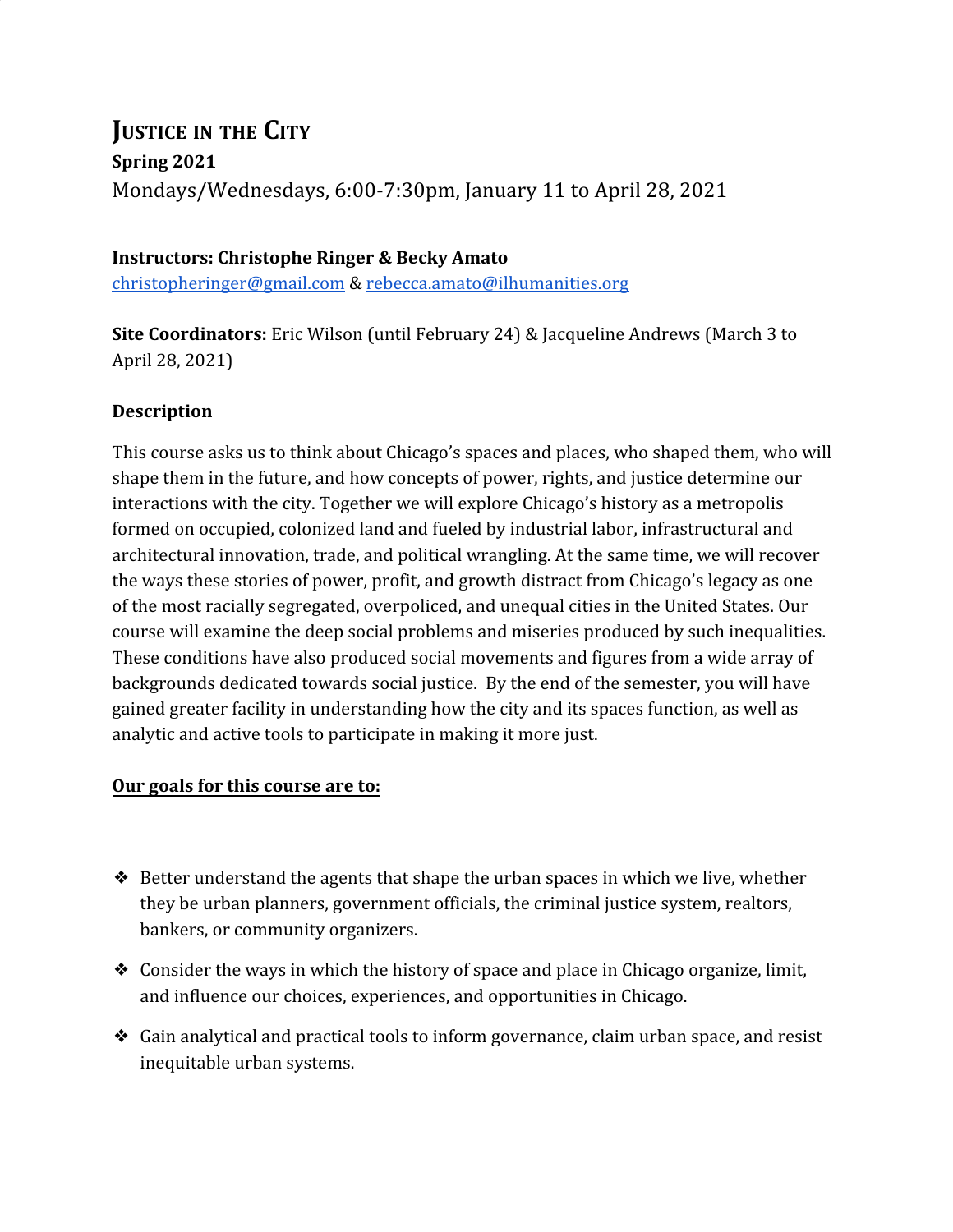# **Required Texts**

Readings will be distributed before each class, as needed. However, they are downloadable in PDF form or via web links from the course website as well.

## **Your Responsibilities**

- **1) Class Participation:** Attendance, thoughtful reading, and active participation in class discussions are essential components of this class. Please come to class prepared to contribute fully to discussions. You may find it especially helpful to take notes as you read and come to class with a few points and/or questions you would like to address.
- **2) Field Notes (2x):** Field notes are an opportunity to take what you are reading in class into your daily life. Since this is a course grounded in space and place, it will require you to explore the city around you. If you are not comfortable leaving your home, there are alternative ways of "exploring" that we will share. The field notes assignments will ask you to apply something you learned in our readings to your own experience with Chicago.. Each assignment will be 2-3 pages in length. We will give you a detailed format for these notes early in the semester.
- **3) Interview:** For this assignment, you will choose a friend, family member, co-worker, neighbor, or someone else you know to learn about how they experience space and place in Chicago. The idea is to be able to sit down with this person for 45 minutes to an hour (on Zoom, on the phone, or via some other remote medium unless you live with this person) for an interview. If you do not have someone in mind, ask us and we will provide! More details on this assignment, as well as proposed interview questions are to come. Note that it is not necessary to record the interview, nor to identify the real name of the person you interviewed, but you will need to take detailed notes to complete the final assignment described below.
- **4) Envisioning Justice Rapid Response Presentation (2-3 students per team):** Your final presentation will contribute to Illinois Humanities' Envisioning Justice Rapid Response event on YouTube, which is scheduled for late-April. This is an exciting opportunity to put together your own research (field notes, interviews, and assigned readings) in an original, compelling way that considers the question: What is Justice in the City of Chicago through the lens of space and place? We will provide details on this assignment as we move closer to the middle of the semester, but be assured that there are many ways to complete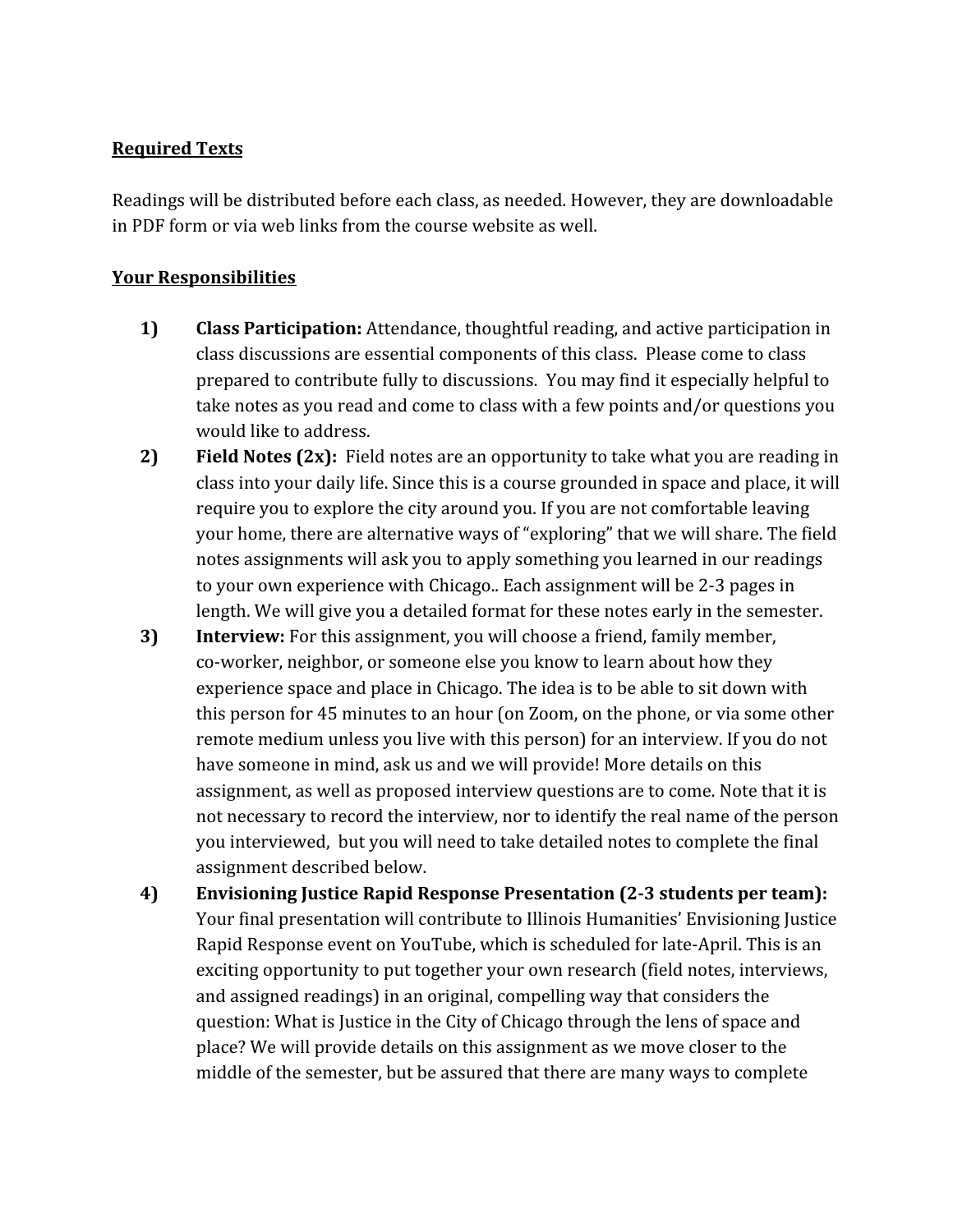this assignment in creative and more analytical ways. And we will guide you along the way!

#### **Community Agreement**

**Honor the time, energy, opinions and space of your classmates.** We all may not agree on what our texts mean or how they apply to our lives. This is a good thing for a couple of reasons! First, it helps us learn to really listen deeply to one another and consider new perspectives. Second, it helps us understand ourselves and our values more clearly. So, please embrace the opportunity to learn from your classmates by honoring their time, energy, opinions, and space in the classroom (and outside of class, too, for that matter!)

# **A Note on Syllabus Changes**

Some of the readings each week can be intense or difficult, and require further discussion. If that is the case, I may make changes to the syllabus as the semester progresses to reflect the needs of the class as a whole. However, I will notify you well in advance of any changes.

## **Schedule:**

# **Week One: Before Settlement**

Settler Colonial City Project, "Mapping Chicagou/Chicago: A Living Atlas" (2019)

# **Week Two: Origins of Private Property**

John Locke, "Chapter 5: Property" from *Second Treatise of Government* (1689)

# **Week Three: Mapping the "Slum"**

"Nationality Maps", "Wage Maps", and Agnes Sinclair Holbrook, "Map Notes and Comments", *Hull-House Maps and Papers* (1895)

# **Week Four: Building the City**

Upton Sinclair, *The Jungle*, Chapter VII (1906)

# **\*\*\*Field Notes Assignment #1 DUE\*\*\***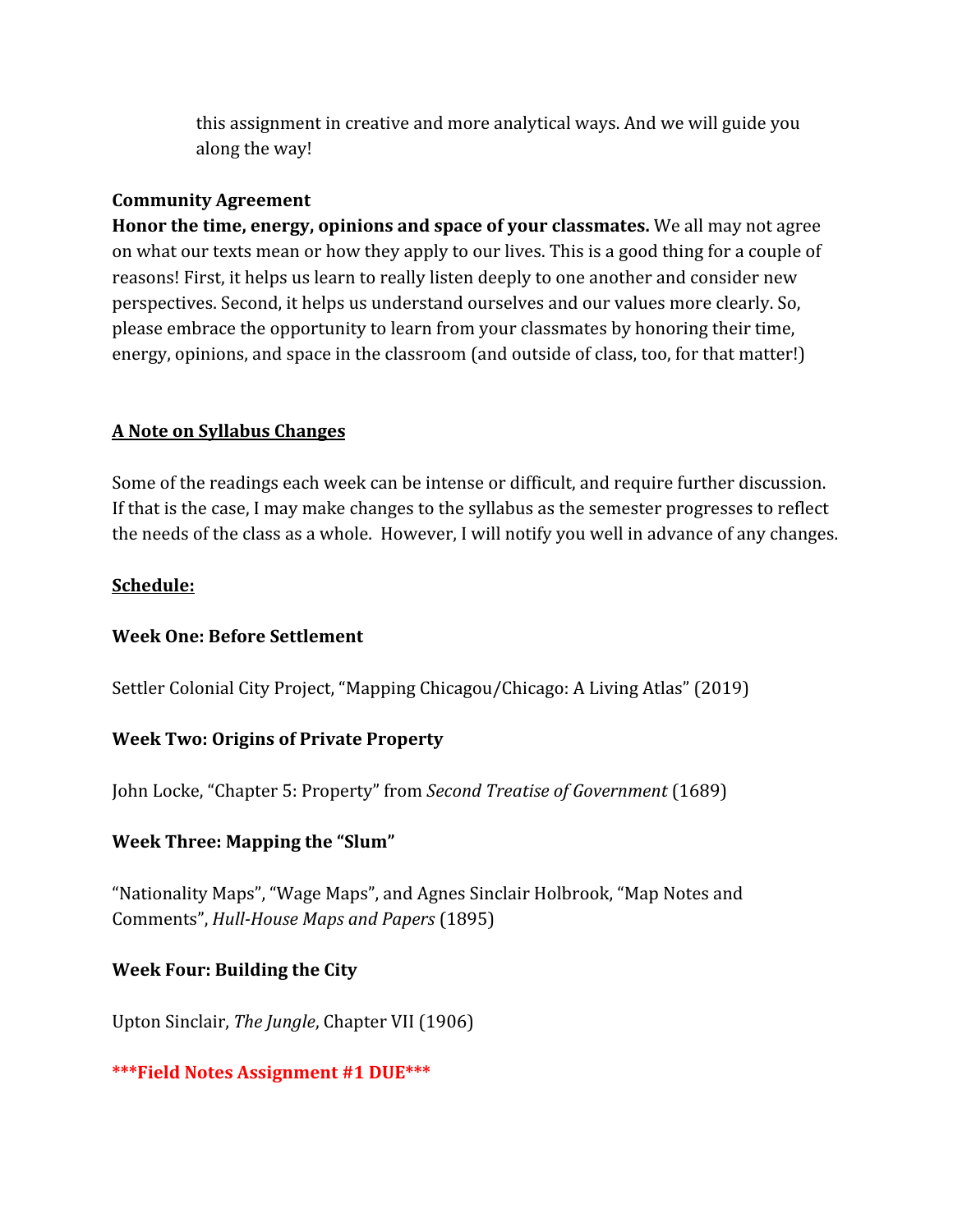## **Week Five: Defining the Neighborhood**

Ernest W. Burgess, "The Growth of the City: An Introduction to a Research Project" from *The City* by Robert E. Park and Ernest W. Burgess (1925)

## **Week Six: Place**

Robert Sampson, "Chapter 1: Placed" from *Great American City: Chicago and the Enduring Neighborhood Effect* (2012)

# **Week Seven: Space and Race**

George Lipsitz, "The Racialization of Space and the Spatialization of Race: Theorizing the Hidden Architecture of Landscape" (2007)

## **Week Eight: Whose Neighborhood? Part I**

Beryl Satter, "Chapter 2: The Noose Around Black Chicago" from *Family Properties: How the Struggle Over Race and Real Estate Transformed Chicago and Urban America* (2009)

# **Week Nine: Whose Neighborhood? Part II**

(Visit from Envisioning Justice team on Monday, March 8)

Lorraine Hansberry, *A Raisin in the Sun*, Act III (1959)

# **\*\*\*Field Notes #2 Assignment DUE\*\*\***

#### **Week Ten: Urban Ecology and Public Health**

Eric Klinenberg, "Race, Place, and Vulnerability: Urban Neighborhoods & The Ecology of Support" from *Heat Wave: A Social Autopsy of Disaster in Chicago* (2002)

#### **Week Eleven: Gentrification**

Matthew Schuerman, "Chapter 4: The Gold Coast and the Slum, Revisited: Chicago, 1966-1991" from *Newcomers: Gentrification and its Discontents* (2018)